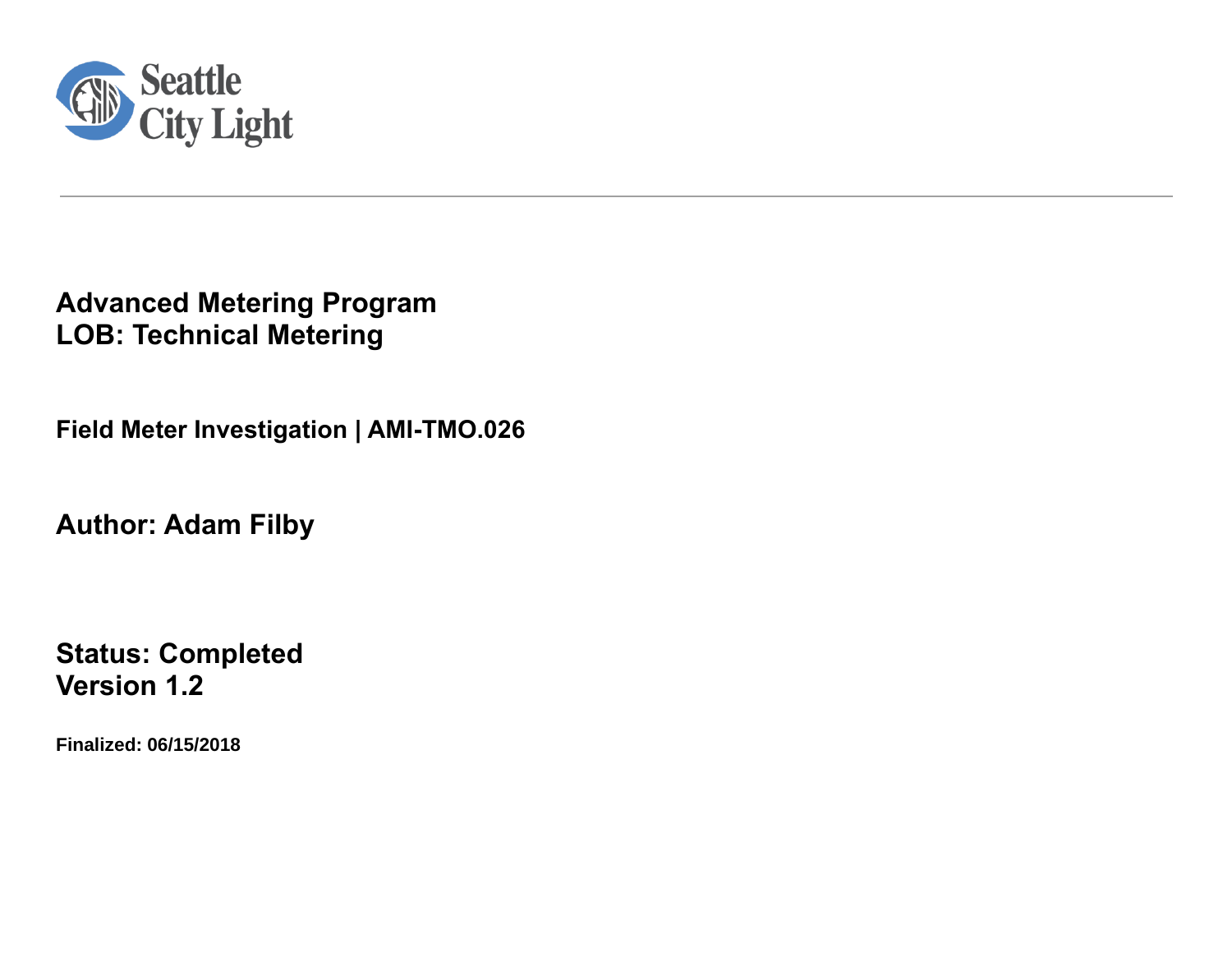| 1. Process Properties      |                                                                                 |  |  |  |  |  |
|----------------------------|---------------------------------------------------------------------------------|--|--|--|--|--|
| <b>Process Author:</b>     | <b>Adam Filby</b>                                                               |  |  |  |  |  |
| <b>Process Name:</b>       | <b>Field Meter Investigation</b>                                                |  |  |  |  |  |
| <b>Process Number:</b>     | AMI-TMO.026                                                                     |  |  |  |  |  |
| <b>Contributors:</b>       | Brad Harris, John McClaine, Todd Ellermeier,<br>Carmela Kowaleski, Monica Davis |  |  |  |  |  |
| <b>Business Approvers:</b> | <b>Adam Filby</b>                                                               |  |  |  |  |  |
| <b>Version:</b>            | 1.2                                                                             |  |  |  |  |  |

Г

| 2. Acronym Definition |                                         |  |  |
|-----------------------|-----------------------------------------|--|--|
| <b>Acronym</b>        | <b>Definition</b>                       |  |  |
| AMI                   | <b>Advanced Metering Infrastructure</b> |  |  |
| CC                    | <b>Crew Chief</b>                       |  |  |
| <b>CCB</b>            | <b>Customer Contact and Billing</b>     |  |  |
| CCO                   | Crew Coordinator Office                 |  |  |
| <b>ETM</b>            | Endpoint Test Manager (L+G)             |  |  |
| <b>FA</b>             | <b>Field Activity</b>                   |  |  |
| IWR                   | Integrated WanGate Radio (L+G)          |  |  |
| <b>MDM</b>            | Meter Data Management system            |  |  |
| <b>MSA</b>            | <b>Management System Analyst</b>        |  |  |
| RMA                   | <b>Return Merchandise Authorization</b> |  |  |
| <b>WO</b>             | <b>Work Order</b>                       |  |  |

| 3. Revision History |       |                                                                                                                                                                                      |                 |  |  |  |
|---------------------|-------|--------------------------------------------------------------------------------------------------------------------------------------------------------------------------------------|-----------------|--|--|--|
| <b>Date</b>         | Vers. | <b>Description of Changes</b>                                                                                                                                                        | <b>Reviser</b>  |  |  |  |
| 11/01/2017          | 1.1   | Brought to bi-weekly review meeting with Britt<br>Luzzi and Adam Filby. Adam asked that we<br>review this process with Crew Chief Todd<br>Ellermeier and Carmela Kawaleski to see if | Samantha Henson |  |  |  |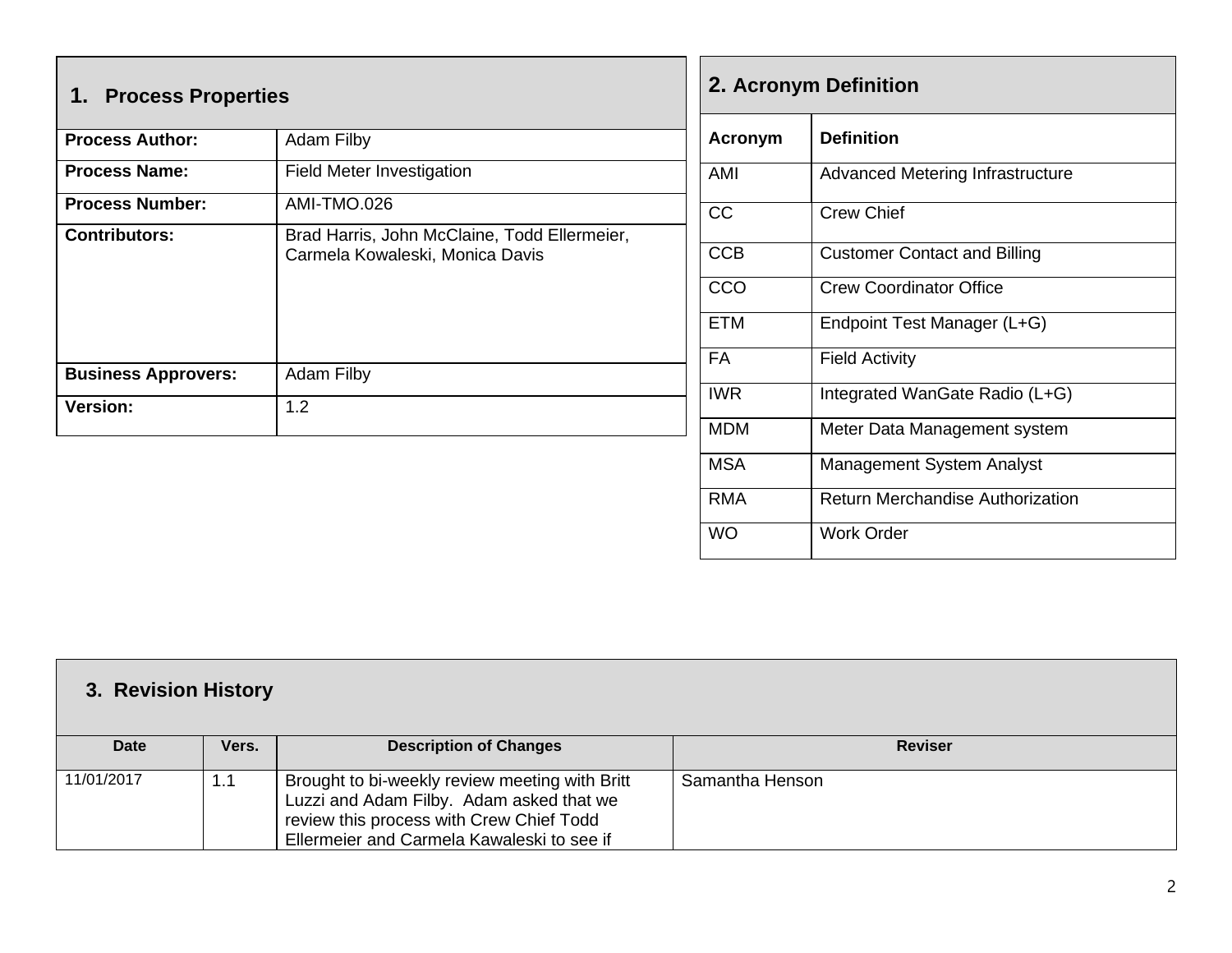## **3. Revision History**

| <b>Date</b> | Vers. | <b>Description of Changes</b>                                                                               | <b>Reviser</b> |
|-------------|-------|-------------------------------------------------------------------------------------------------------------|----------------|
|             |       |                                                                                                             |                |
|             |       | anything have changed since the last time it was<br>mapped out.                                             |                |
| 06/15/2018  | 1.2   | Updated references to 'Meter Technician' to<br>'Meter Electrician' to align with appropriate role<br>title. | Jana Flynn     |

## **4. Objective:** *Describes what the process does and what it accomplishes.*

This business process details a combination of six different field meter investigation work practices. The field meter investigation processes for each of the six are similar and related, but will require diversity in completing the actual field work. The objective in performing field meter investigations is to: test metrology accuracy, verify functional integrity, replace meters as required, troubleshoot communication issues, troubleshoot operational functions, and identify security or tampering issues in and for AMI meters.

Note: There are three additional field meter work practices that are in the planning stages or for future consideration and these are detailed to the degree they can be based on present information.

**5. Pre-Process Requirements** *What should happen or needs to be in place before the business activity can be carried out. This could be a product, a service, a result, an event, a trigger to some other use case or work…etc.*

- Deployment of AMI meters
- Customers with concerns about a high electric bill
- Correct information collected from the customer regarding what their concern is for a high bill complaint. Because not all high bill complaints are based on increased usage only, the paperwork prepared by the Customer Contact Center personnel, Electric Service Representative, Electric Service Engineer that accompanies a high bill meter test must identify what is the customer's exact concern about their electric bill.

Is it:

- Energy usage (kWhs) (all rates)
- Power usage (kW) (medium high demand commercial rates)
- Power factor billing (kvarhs) (commercial rates)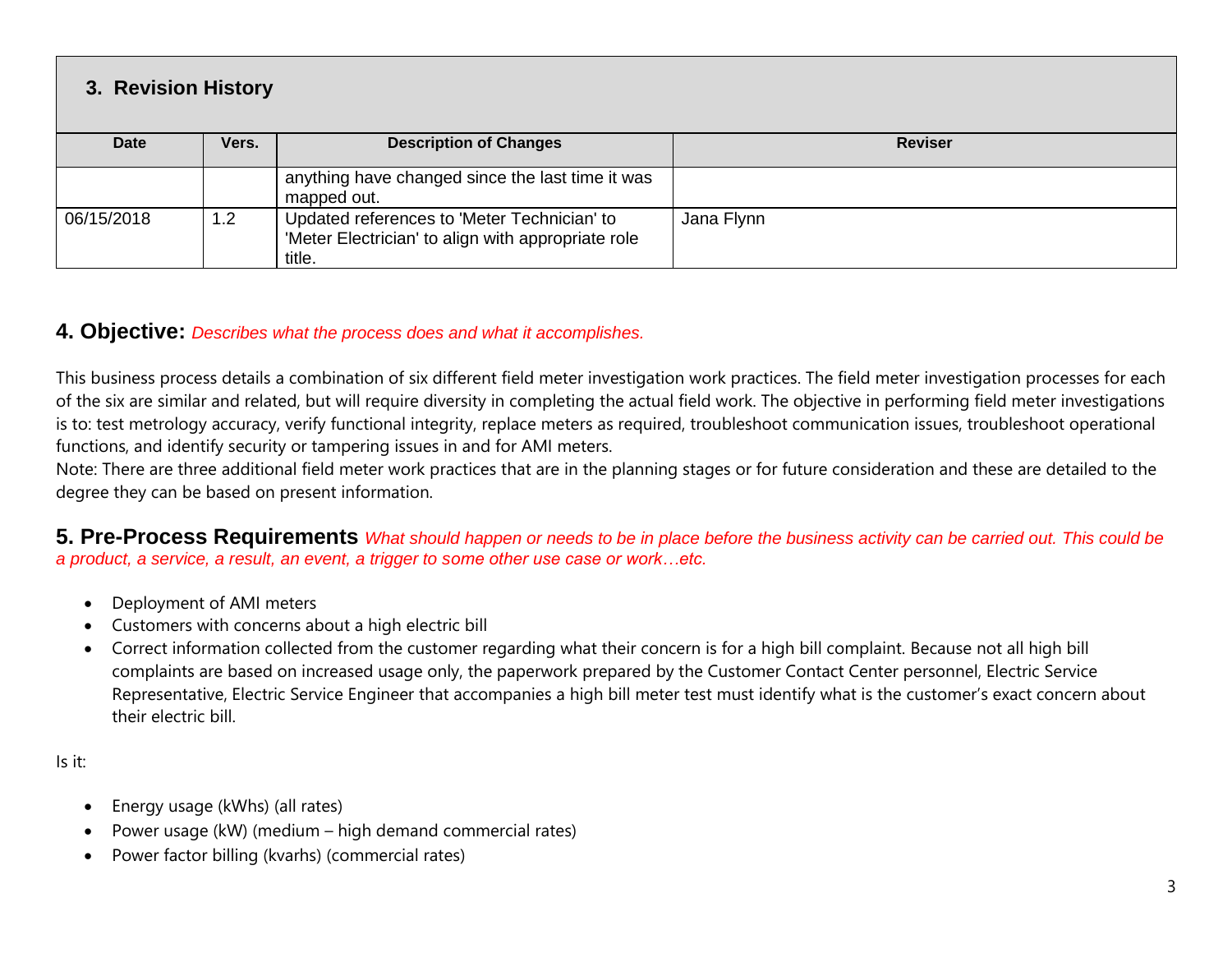- Transformer losses (commercial rates)
- Rates or rate increases
- Paying opt-out fees (residential rates)
- Demand billing with new meters [previously Three Phase Self-contained (3PSC) meters were installed with demand registers only on 480V (SC) services] and this will possibly lead to high bill complaints because of a new demand charge. All AMI meters are demand meters, so this will mean all commercial accounts will now have the possibility of being billed demand.
- Inconsistent meter reads (with estimated bills) where now the reads and bills are very consistent
- The timeframe of the high bill (the information provided should list actual billing period of the high bill)

Suspect meter failures:

- Blank display
- Wrong program
	- o Wrong displays (register read issues)
- Missing or wrong meter voltage(s)
- Remote demand reset failure (through Command Center or CC&B)
- Failure of (local) remote communication (L+G field troubleshooting equipment, IWR and ETM) to establish field meter radio communication
- Meter load profile collection errors
- Firmware issues (meter and radio)
- DCW issues
- AMI meters that fail to communicate with Command Center
- A meter room of AMI meters not communicating with Command Center
- An AMI meter where the disconnect/reconnect device malfunctions
- Suspect meter tampering on an AMI meter
- Alarm from an AMI meter temperature sensor (future promised functionality)
- All catastrophic meter errors, failures or alarms reported through Command Center
	- o Meter measurement error detected
	- o Meter nonvolatile memory failure detected
	- o Meter RAM failure detected

Creation (automated or manual) of Field Activity or Work Order detailing the necessity or required work for a field meter investigation on AMI meters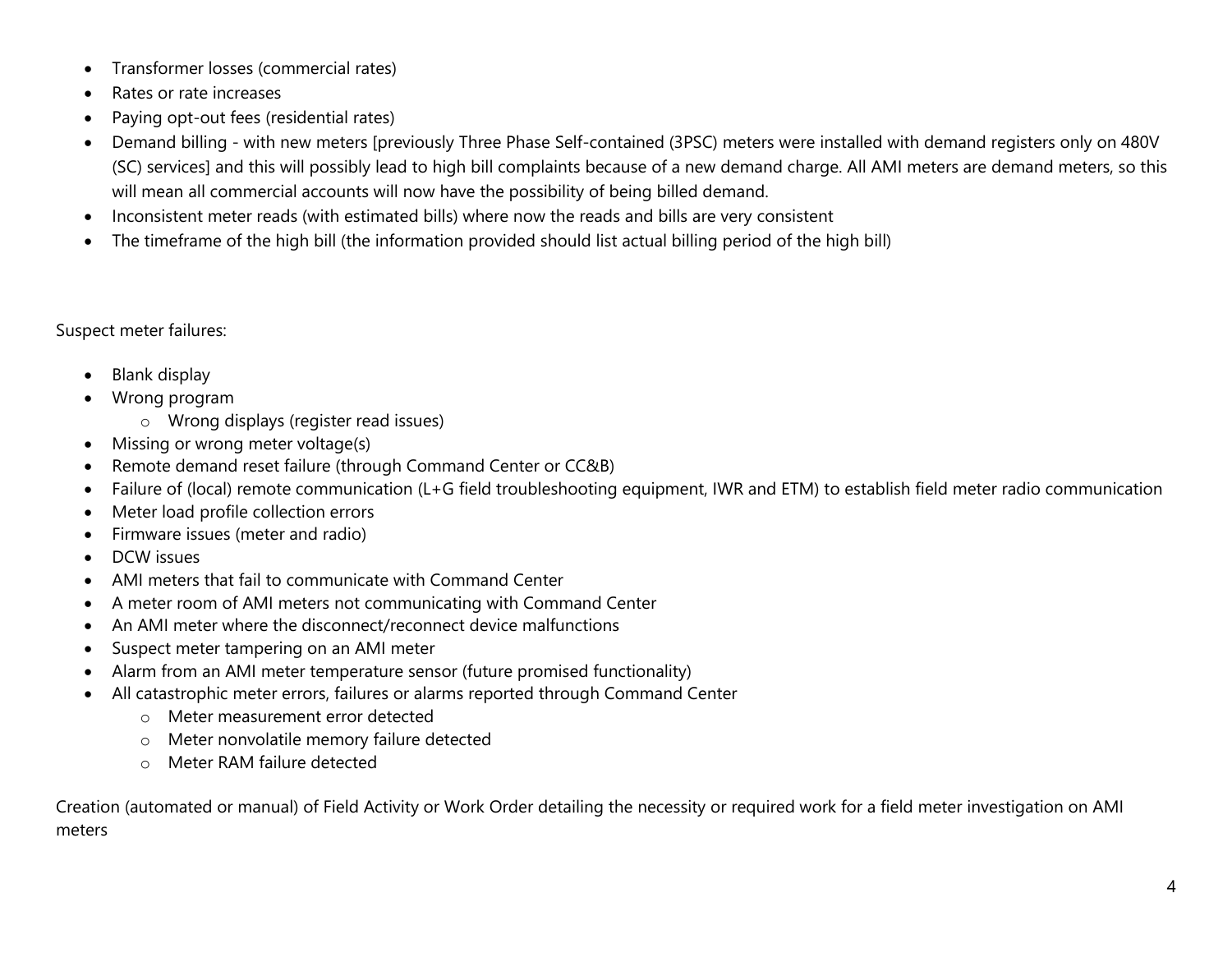- These field meter investigation orders will be for:
	- o High bill complaint meter tests
	- o Suspect meter failure meter tests
	- o Failed meter communication meter replacements
	- o Meter room fix-ups (working with L+G communication personnel)
	- o Trouble calls on damaged meters and related field metering equipment
	- o Failed operation of the AMI meter disconnect/reconnect functionality meter replacement
	- o Meter tamper and revenue protection meter test and meter replacement
	- $\circ$  Meter temperature issues used in detection of hot meter sockets (later in deployment and then on-going)

**6. Post-Process Requirements** *What is the expected outcome or end-result from achieving the goal through carrying out the business activity? This could be a product, a service, a result, an event, a trigger to come other use case or work*

- Field meter issues are investigated and the results are communicated to the responsible group who created the field investigation order
- High bill complaint meter test results are communicated to the City Light customer who registered the complaint
- High bill resolution information is communicated to the City Light customer who registered the complaint
- Failed meters under warranty are returned to L+G (Landis+Gyr) following the RMA process
- Meter investigations for meter tampering or energy diversion are successfully billed and collected on or prosecuted
- The City Light Meter Engineer tracks and quantifies all meter failures to indicate any failure trends in L+G meters

## **7. Assumptions** *What are the assumptions used in creating the business use case? Include dependencies, timeline, conditions.*

- A knowledgeable and skilled City Light Meter Engineer will be available for support and expertise
- Meter communication network (GridStream) issues (including meter room fix-up) are correctly identified and repaired by L+G
- There is sufficient manpower available to track and quantify trends in L+G meter failures
- Future plans for full integration of Command Center: meter alerts, alarms and cautions are completed
- Future L+G plans of providing a truly functioning meter temperature sensor are completed and become operational
- Field Meter Electricians and Field Crew Chiefs will receive required training to be able to easily navigate and do the required research in MDM, CC&B and Command Center and radio shop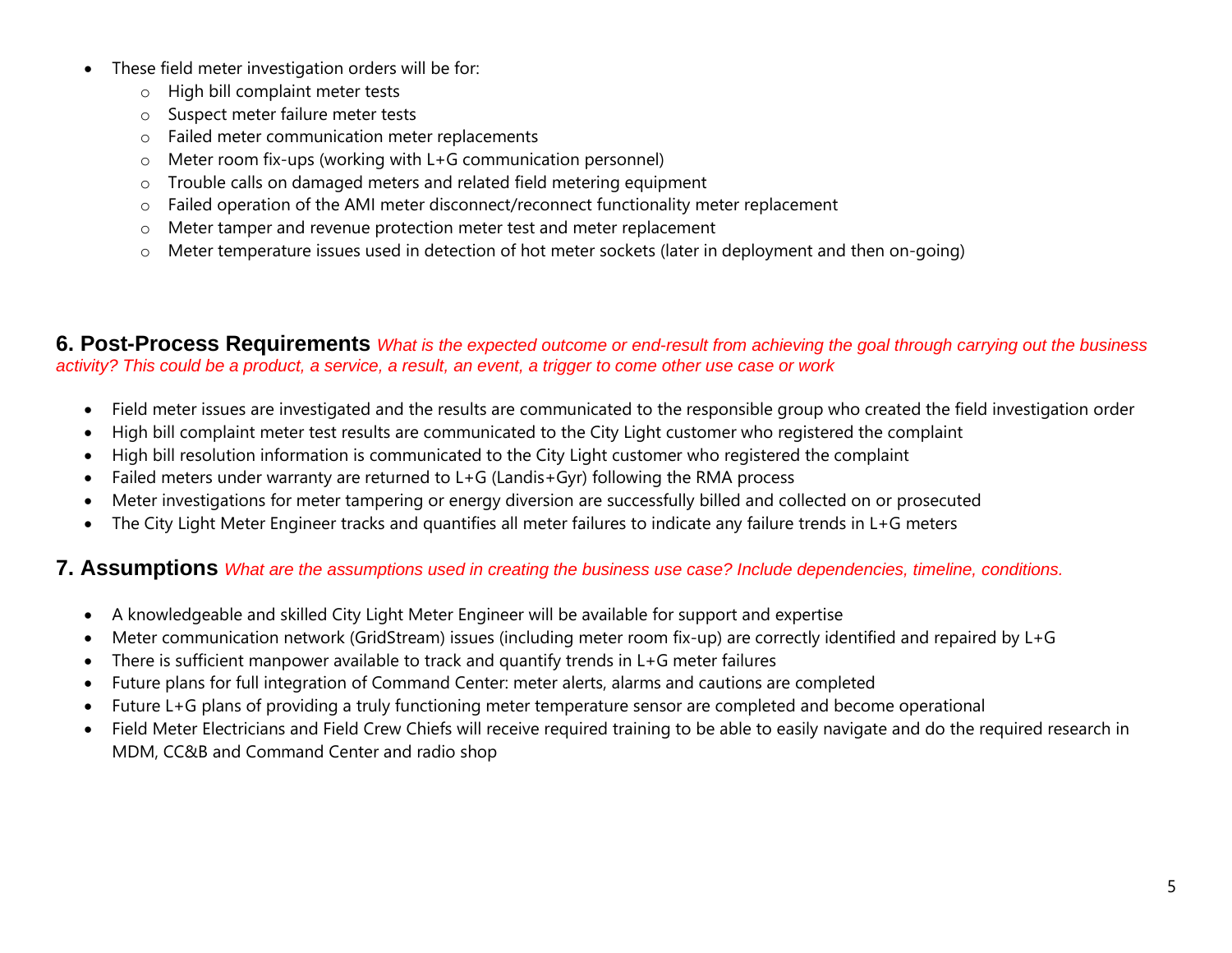**8. Process Map**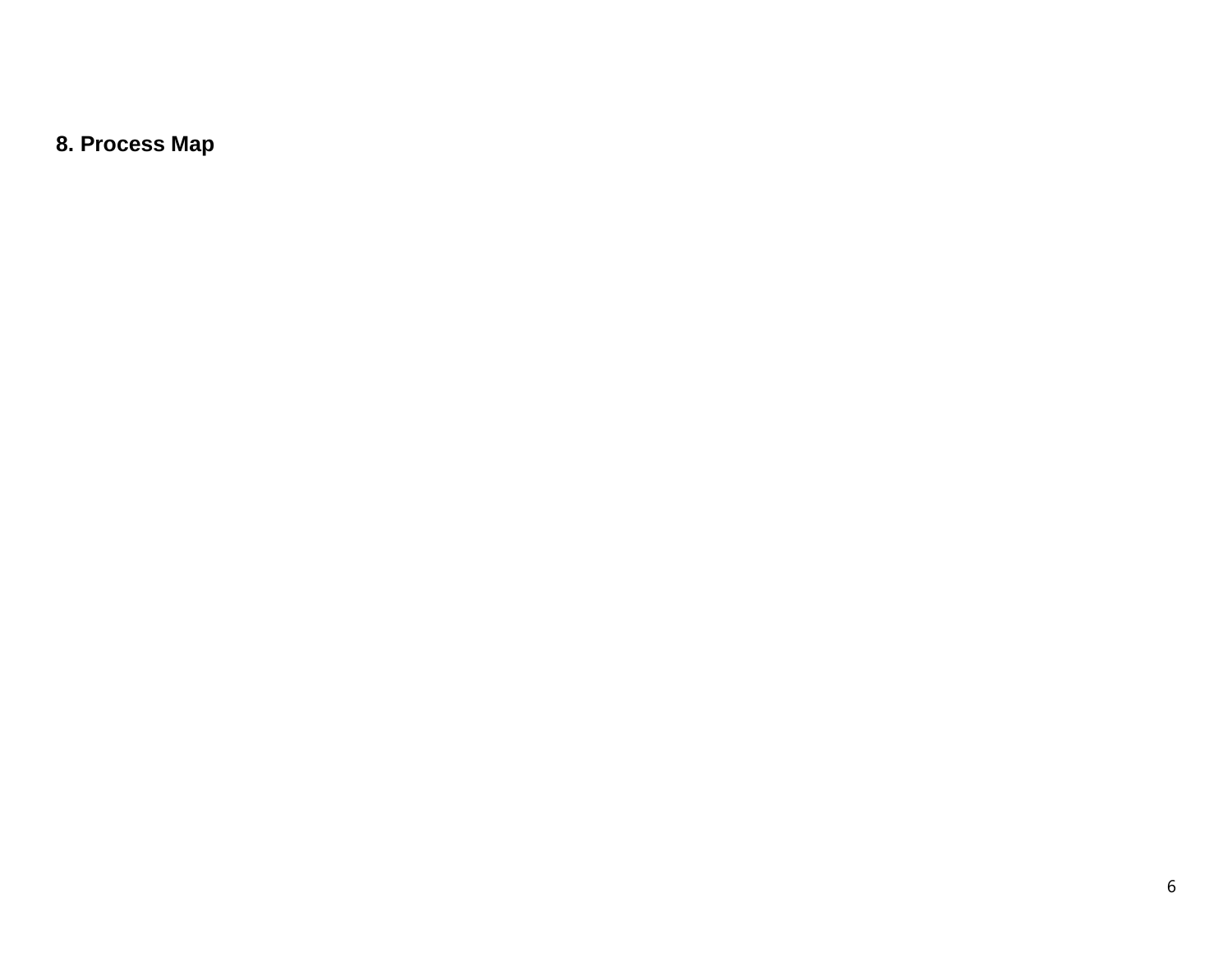

## **9 . Activity Descriptions**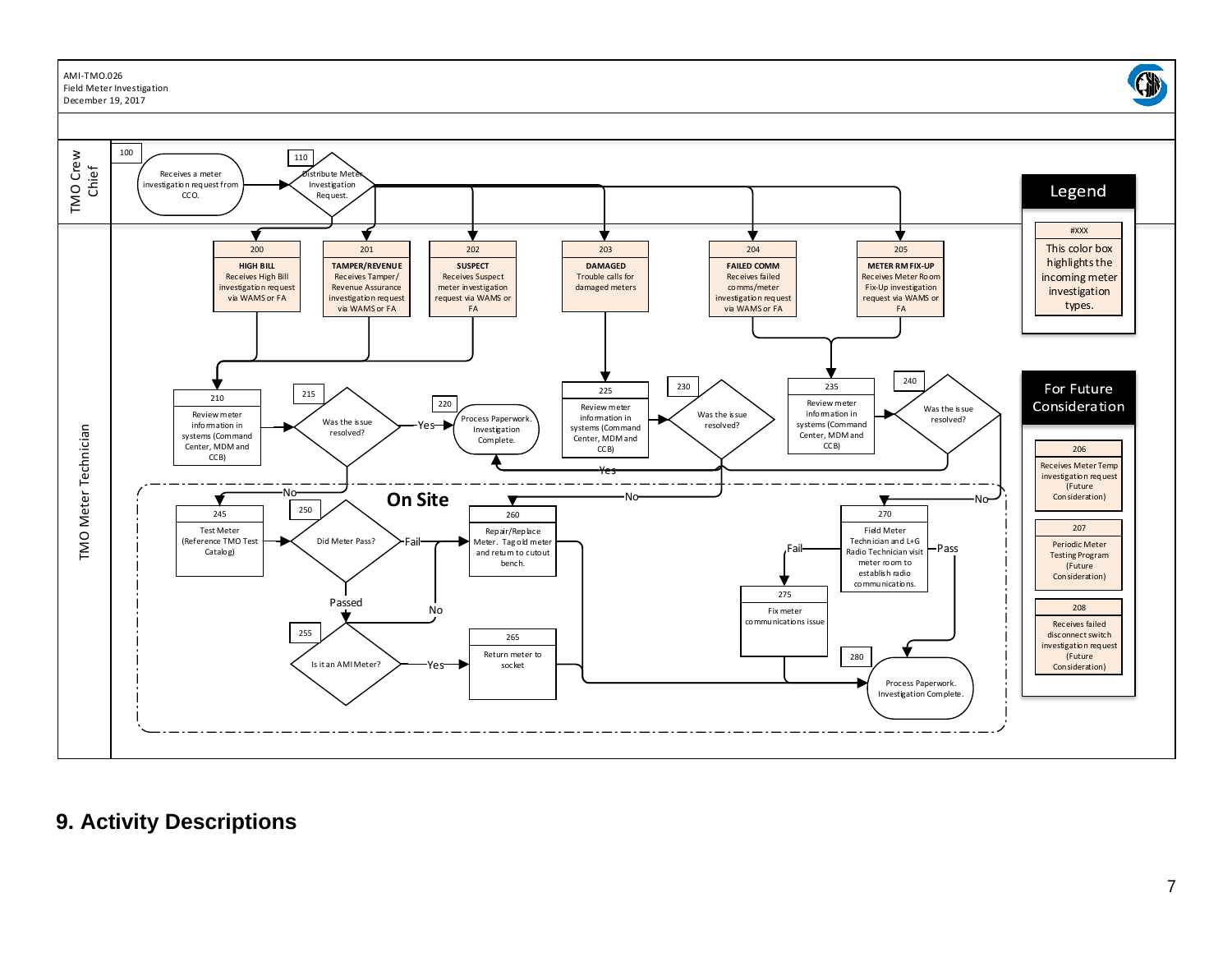| Activity<br>Number | Action                                                                                                                                                                                                                                                                                                                                                                           | Actor             | System or<br>Manual | Resources needed<br>Implement |
|--------------------|----------------------------------------------------------------------------------------------------------------------------------------------------------------------------------------------------------------------------------------------------------------------------------------------------------------------------------------------------------------------------------|-------------------|---------------------|-------------------------------|
| 100                | The Crew Chief receives a meter investigation request from                                                                                                                                                                                                                                                                                                                       | Crew Chief (CC)   | System              | WAMS WO/ CCB FA               |
| 110                | The Crew Chief will distribute the meter investigation request to<br>the Field Meter Electrician                                                                                                                                                                                                                                                                                 | Crew Chief (CC)   | System              | WAMS WO/ CCB FA               |
| 200                | The Meter Electrician receives a request from their Crew Chief for<br>a field meter investigation on a high bill complaint registered by a<br>City Light customer.                                                                                                                                                                                                               | Meter Electrician | System              | WAMS WO/ CCB FA               |
| 201                | The Meter Electrician receives a request from their Crew Chief to<br>perform a field meter investigation for an L+G meter that has<br>suspected tampering or current diversion.<br>Field meter investigations where tampering is confirmed will<br>require a field meter test to ensure that the meter metrology was<br>not affected by the customer and is measuring accurately | Meter Electrician | System              | WAMS WO/ CCB FA               |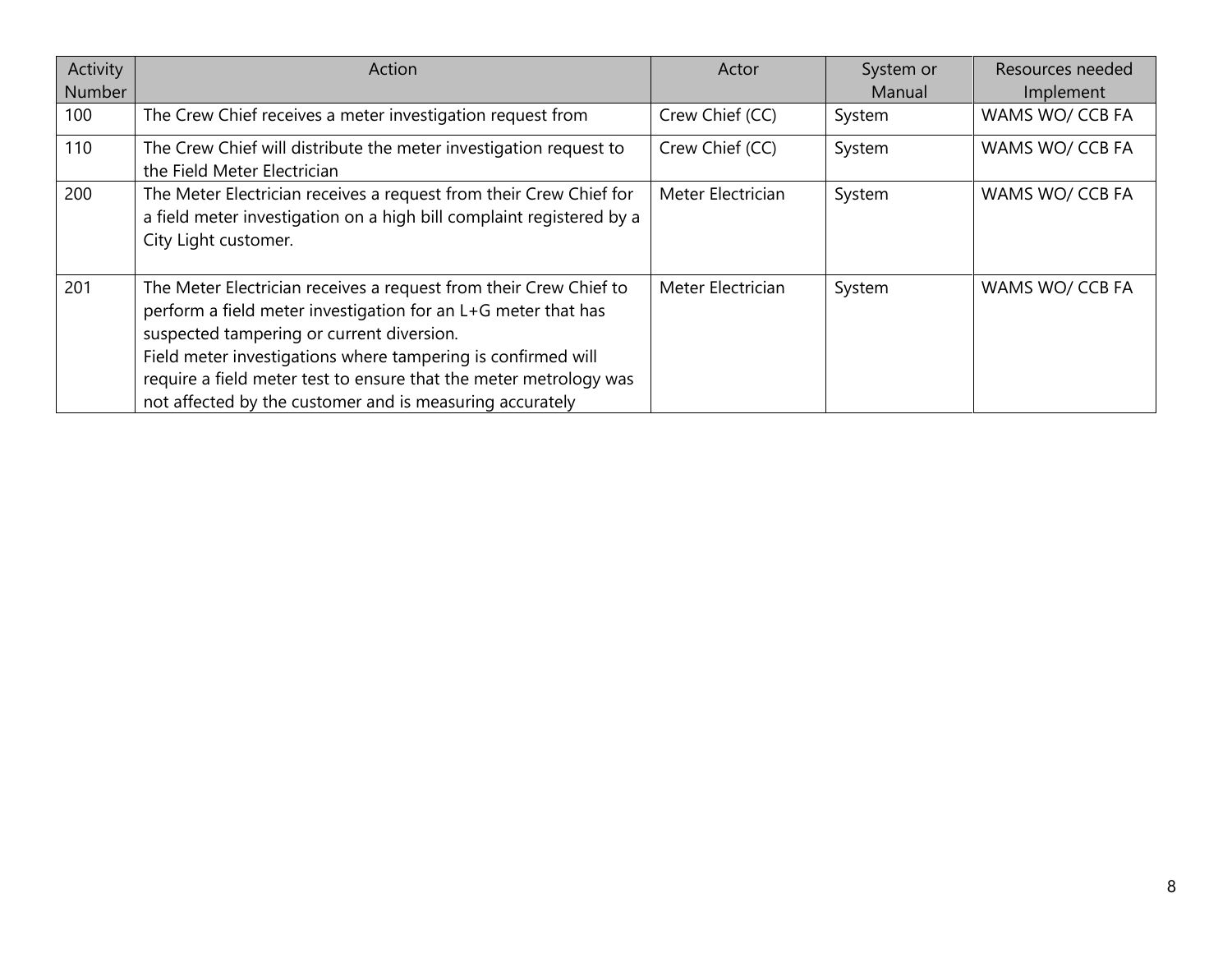| 202 | The Meter Electrician receives a request from their Crew Chief to       | Meter Electrician | Manual | Reported through a |
|-----|-------------------------------------------------------------------------|-------------------|--------|--------------------|
|     | perform a field meter investigation and meter test for Field            |                   |        | trouble call       |
|     | Activities related to suspect meters.                                   |                   |        |                    |
|     |                                                                         |                   |        |                    |
|     | All of the below field meter investigation items are deemed to be       |                   |        |                    |
|     | suspect meter failures:                                                 |                   |        |                    |
|     | <b>Blank display</b>                                                    |                   |        |                    |
|     | Wrong program                                                           |                   |        |                    |
|     | Wrong displays (register read issues)                                   |                   |        |                    |
|     | Wrong communication network address                                     |                   |        |                    |
|     | Missing or wrong meter voltage(s)                                       |                   |        |                    |
|     | Remote demand reset failure                                             |                   |        |                    |
|     | Failure of (local) remote communication (L+G field                      |                   |        |                    |
|     | troubleshooting equipment, IWR and ETM) to establish                    |                   |        |                    |
|     | field meter radio communication                                         |                   |        |                    |
|     | Load profile collection errors                                          |                   |        |                    |
|     | Firmware issues (meter and radio)                                       |                   |        |                    |
|     | <b>DCW</b> issues                                                       |                   |        |                    |
|     | All catastrophic meter errors, failures or alarms reported              |                   |        |                    |
|     | through Command Center                                                  |                   |        |                    |
|     | Meter measurement error detected                                        |                   |        |                    |
|     | Meter nonvolatile memory failure detected                               |                   |        |                    |
|     | Meter RAM failure detected                                              |                   |        |                    |
|     |                                                                         |                   |        |                    |
|     | All of the listed field meter investigations will require a field meter |                   |        |                    |
|     | test to ensure that the meter metrology was not affected by the         |                   |        |                    |
|     | listed failure and is working accurately before the meter is            |                   |        |                    |
|     | replaced.                                                               |                   |        |                    |
|     | Important Note: This group of meter field investigations will be        |                   |        |                    |
|     | created from information collected through Command Center               |                   |        |                    |
|     | and the FA or Work Order information that will accompany the            |                   |        |                    |
|     | field meter investigation will be an automated process once full        |                   |        |                    |
|     | integration is complete. In the meantime, creation of the FA's and      |                   |        |                    |
|     | or Work Order will be a manual process.                                 |                   |        |                    |
|     |                                                                         |                   |        |                    |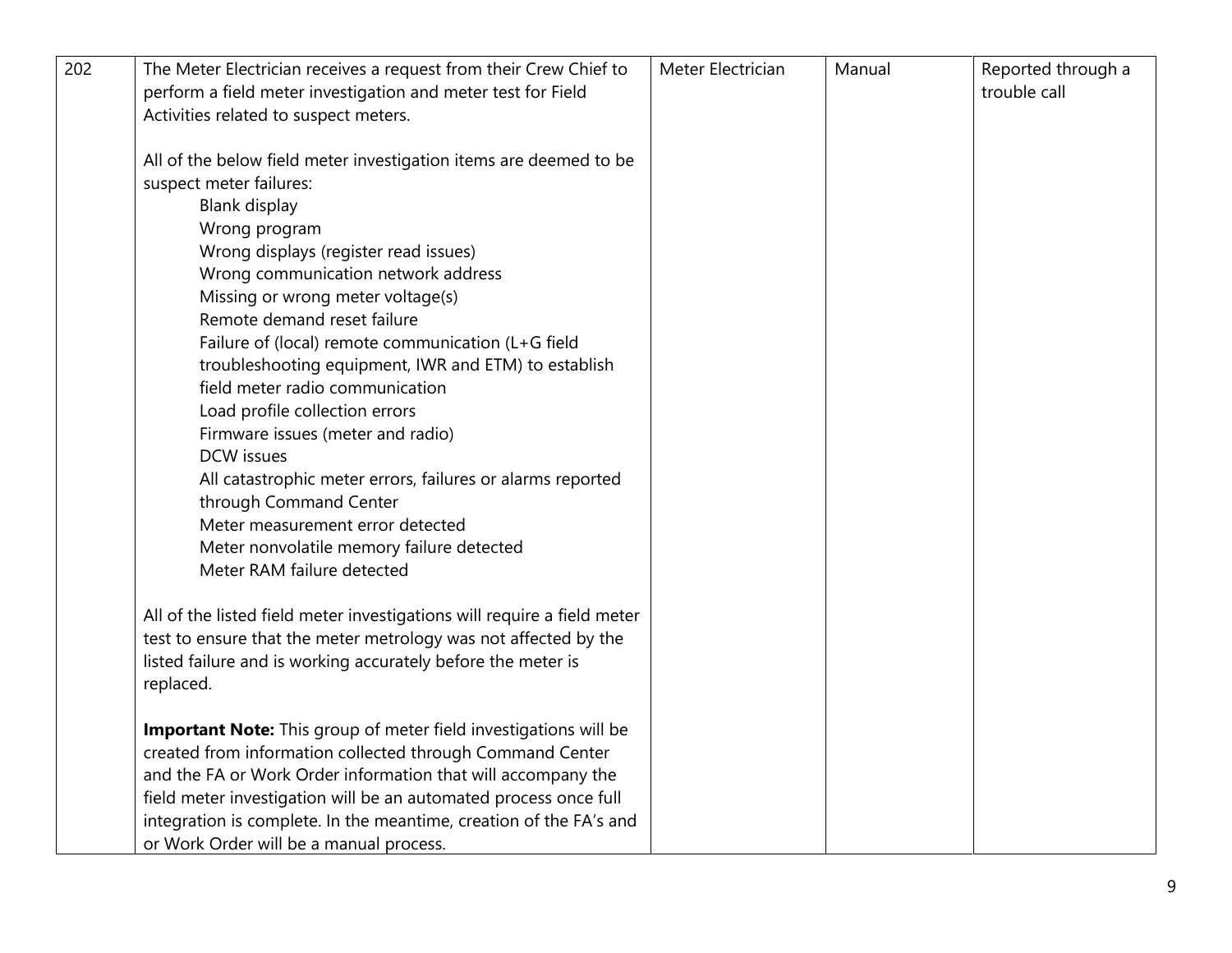| Activity | Action                                                              | Actor             | System or | Resources needed |
|----------|---------------------------------------------------------------------|-------------------|-----------|------------------|
| Number   |                                                                     |                   | Manual    | Implement        |
|          | The meter issues listed may be based in deeper rooted meter         |                   |           |                  |
|          | problems and if there are on-going Field Activities for meter tests |                   |           |                  |
|          | related to these issues, then these should be considered as         |                   |           |                  |
|          | possible defects in the L+G meters. The detected on-going           |                   |           |                  |
|          | defects will need to be carefully detailed, so that they can be     |                   |           |                  |
|          | presented to L+G for resolution. The City Light Meter Engineer      |                   |           |                  |
|          | will track these defects during the Cut Out Bench process.          |                   |           |                  |
| 203      | The Meter Electrician receives a request from their Crew Chief or a | Meter Electrician | System    | WAMS WO/ CCB FA  |
|          | dispatched order from the Crew Coordinator to perform a field       |                   |           |                  |
|          | meter investigation on a meter where the meter and/or related       |                   |           |                  |
|          | field metering equipment has been reported as damaged. When         |                   |           |                  |
|          | the meter is damaged, this will be an automatic replacement of      |                   |           |                  |
|          | the meter.                                                          |                   |           |                  |
| 204      | The Meter Electrician receives a request from their Crew Chief to   | Meter Electrician | System    | WAMS WO/ CCB FA  |
|          | perform a field meter investigation for a L+G meter that is not     |                   |           |                  |
|          | communicating with Command Center. (this meter investigation is     |                   |           |                  |
|          | not the same as a meter room fix-up investigation)                  |                   |           |                  |
|          | Field meter investigations for not communicating meters will        |                   |           |                  |
|          | require a field meter test to ensure that the meter metrology was   |                   |           |                  |
|          | not affected by the communication failure and is measuring          |                   |           |                  |
|          | accurately before the meter is replaced.                            |                   |           |                  |
| 205      | A specially trained field ME receives a request from their Crew     | Meter Electrician | System    | WAMS WO/ CCB FA  |
|          | Chief to perform a field meter investigation for a L+G meter        |                   |           |                  |
|          | where all the meters in a meter room are not communicating with     |                   |           |                  |
|          | Command Center. (this meter investigation is not the same as the    |                   |           |                  |
|          | <b>Failed Meter Communications)</b>                                 |                   |           |                  |
|          | An additional meter communication fix-up is also identified when    |                   |           |                  |
|          | an individual meter in electrical service entrance equipment        |                   |           |                  |
|          | (switch gear) is not being heard by the GridStream network. These   |                   |           |                  |
|          | communication fix-ups with be the responsibility of all field Meter |                   |           |                  |
|          | Electrician.                                                        |                   |           |                  |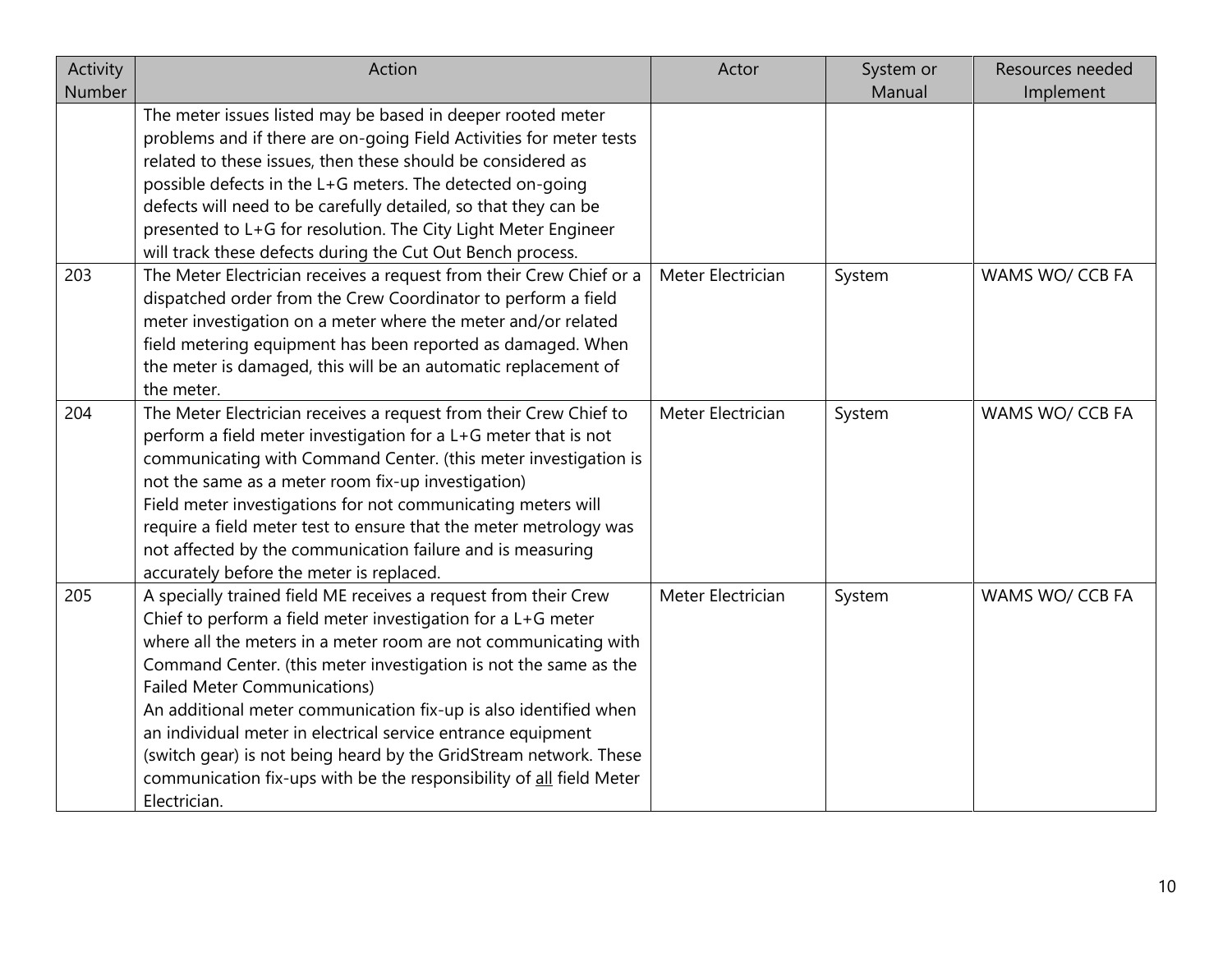| Activity | Action                                                                | Actor             | System or | Resources needed |
|----------|-----------------------------------------------------------------------|-------------------|-----------|------------------|
| Number   |                                                                       |                   | Manual    | Implement        |
| 206      | For future consideration                                              | TMO Crew/ Journey | System    | WAMS WO/ CCB FA  |
|          | The field Meter Electrician receives a request from their Crew        | Worker            |           |                  |
|          | Chief to perform a field meter investigation for a L+G meter          |                   |           |                  |
|          | where the on-board meter temperature sensor has sent an alarm         |                   |           |                  |
|          | to Command Center.                                                    |                   |           |                  |
|          | Note: This functionality on the L+G meters is not available at the    |                   |           |                  |
|          | time of the creation of this business process document and            |                   |           |                  |
|          | should be available before the end of mass meter deployment.          |                   |           |                  |
| 207      | For future consideration                                              | TMO Crew/ Journey | System    | WAMS WO/ CCB FA  |
|          | To ensure the on-going correct and accurate operation of all          | Worker            |           |                  |
|          | installed electric meters at City Light a periodic meter test         |                   |           |                  |
|          | program must be a future consideration. This will allow for           |                   |           |                  |
|          | tracking of meter failures for many previously undiscovered field     |                   |           |                  |
|          | meter issues and will allow the possibility of identifying meter      |                   |           |                  |
|          | accuracy issues that are subtle and not easily found through other    |                   |           |                  |
|          | means used in the utility.                                            |                   |           |                  |
| 208      | For future consideration                                              | TMO Crew/ Journey | System    | WAMS WO/ CCB FA  |
|          | The field Meter Electrician receives a request from their Crew        | Worker            |           |                  |
|          | Chief to perform a field meter investigation for a L+G meter          |                   |           |                  |
|          | where the disconnect switch malfunctioned (open or closed).           |                   |           |                  |
|          | Field meter investigations for a meter disconnect switch failure      |                   |           |                  |
|          | will require a meter accuracy test when the failed switch is in the   |                   |           |                  |
|          | closed position. This accuracy test is to ensure that the meter       |                   |           |                  |
|          | metrology was not affected by the switch failure and is measuring     |                   |           |                  |
|          | accurately before the meter is replaced. When the failed              |                   |           |                  |
|          | disconnect switch is in the open position then this will be an        |                   |           |                  |
|          | automatic meter replacement. The meter cannot be tested with          |                   |           |                  |
|          | the disconnect switch in the failed (open) position.                  |                   |           |                  |
| 210      | Review meter information in systems (Command Center, MDM              | TMO Crew/ Journey |           | Command Center,  |
|          | and CCB)                                                              | Worker            |           | MDM, and CCB     |
| 215      | If the issue is resolved proceed to activity ID#220. If the issue was | TMO Crew/ Journey |           |                  |
|          | not resolved proceed to activity ID#245.                              | Worker            |           |                  |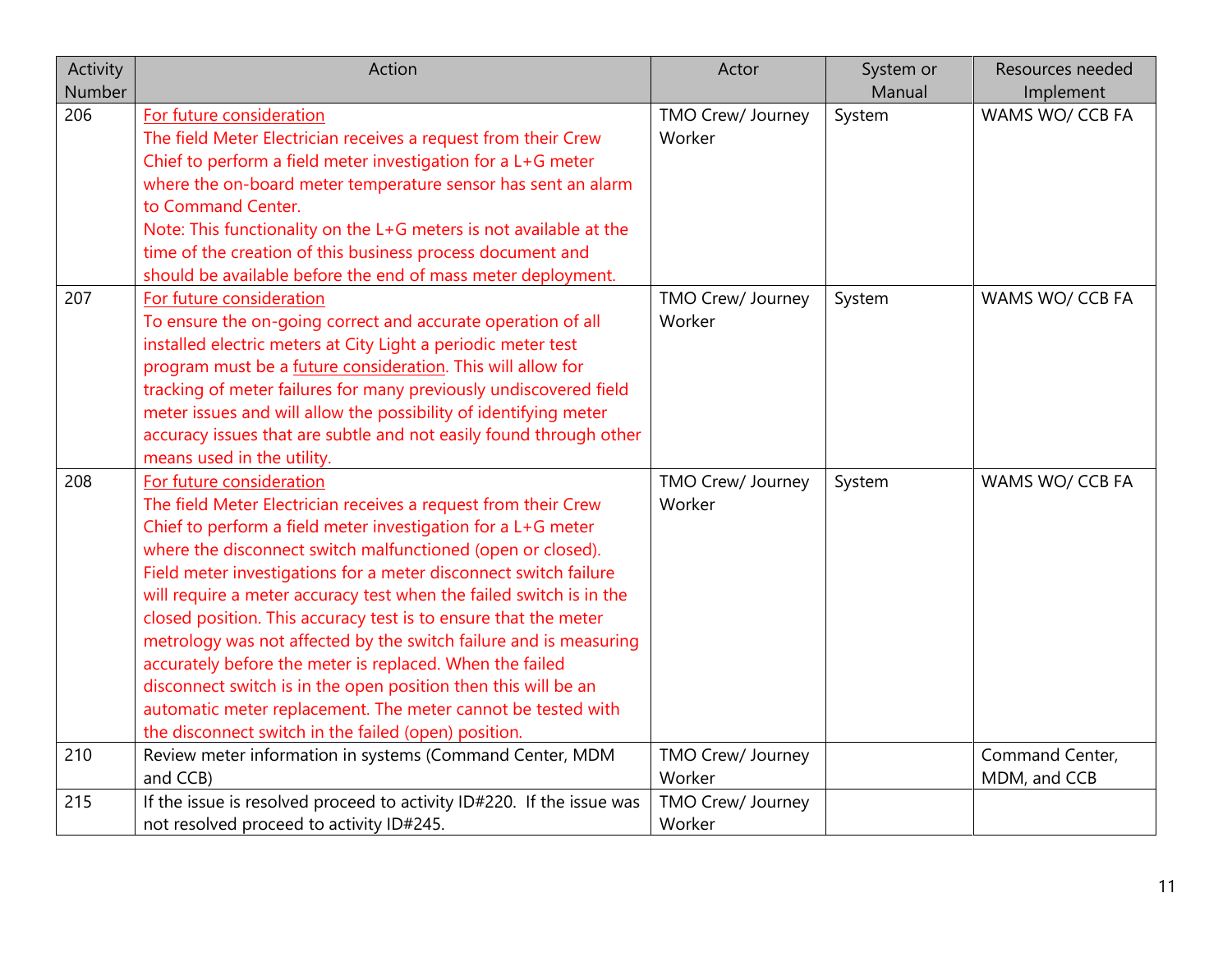| Activity | Action                                                        | Actor              | System or | Resources needed |
|----------|---------------------------------------------------------------|--------------------|-----------|------------------|
| Number   |                                                               |                    | Manual    | Implement        |
| 220      | All required paper work will be completed by the field Meter  | TMO Crew/ Journey  | Manual    |                  |
|          | Electrician and returned to their Crew Chief. The WAMS WO and | Worker/Crew Chief/ |           |                  |
|          | or FA gets closed out by the Crew Chief/MSA.                  | MSA                |           |                  |
|          | Once all paper work is reviewed by the Crew Chief then this   |                    |           |                  |
|          | information will be forwarded to the appropriate City Light   |                    |           |                  |
|          | departments and employees.                                    |                    |           |                  |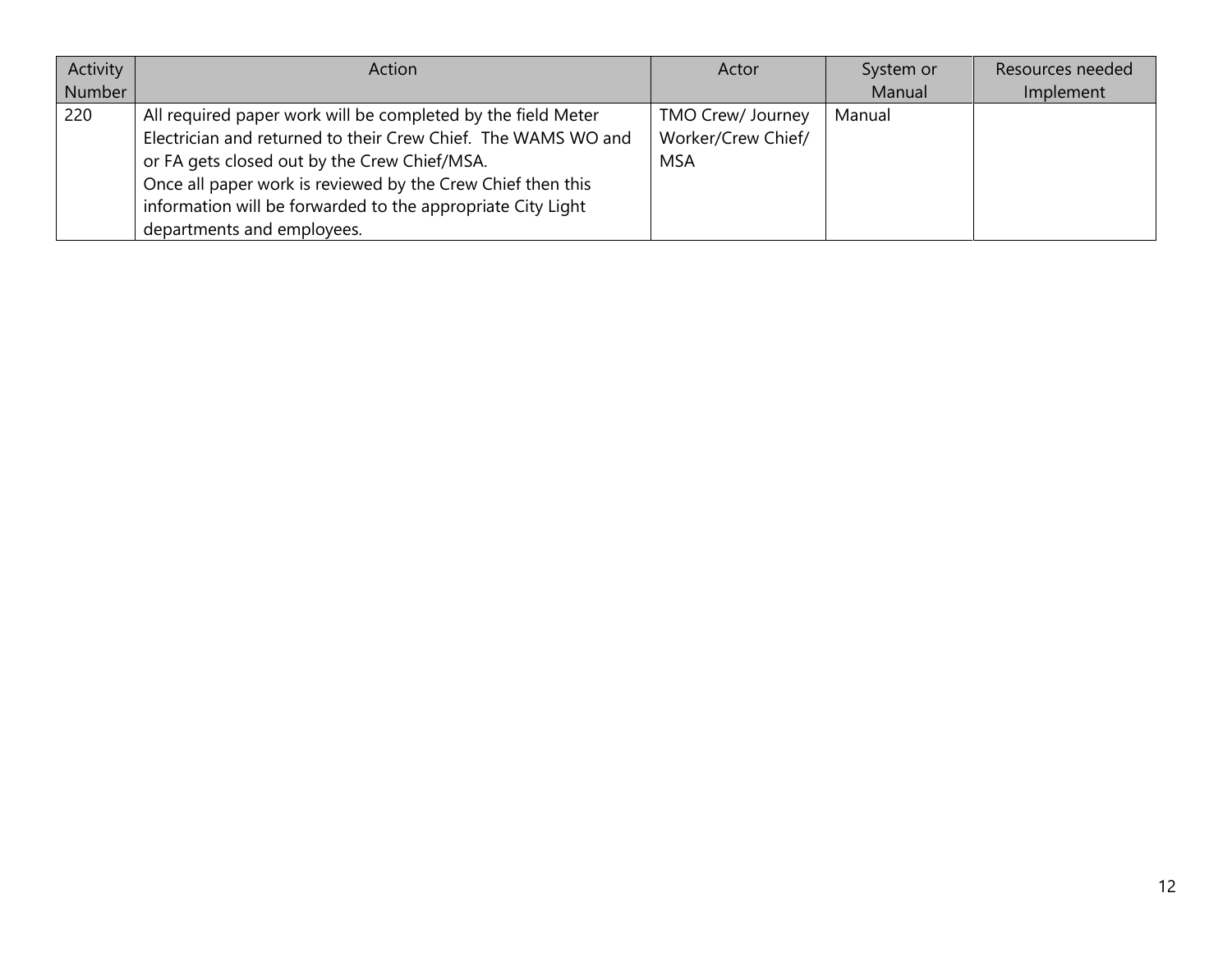| 245 | All field meter investigations for high bill complaints (Box# 200)    | TMO Crew/ Journey | Field meter accuracy |
|-----|-----------------------------------------------------------------------|-------------------|----------------------|
|     | and for confirmed meter tampering (Box# 201) will be field            | Worker            | testing equipment    |
|     | accuracy tested (see TMO Test Catalog) before possible                |                   | (RM-17 or Bantam     |
|     | replacement of the meter.                                             |                   | Plus), Field Circuit |
|     |                                                                       |                   | Analyzer tool, TMO   |
|     | Where tampering or energy diversion is confirmed during a field       |                   | <b>Test Catalog</b>  |
|     | investigation, then the on-site meter will be field accuracy tested.  |                   |                      |
|     | If the on-site meter is found to be outside of the below listed       |                   |                      |
|     | accuracy testing limits, then the meter will be removed (without      |                   |                      |
|     | any adjustments on an electromechanical meter) and quarantined        |                   |                      |
|     | then a replacement meter will be installed in the meter socket.       |                   |                      |
|     |                                                                       |                   |                      |
|     | For high bill complaints, and meter tampering the field test          |                   |                      |
|     | acceptable 'As Found' test results limits for electromechanical       |                   |                      |
|     | meters will be:                                                       |                   |                      |
|     | Full Load Watthours 98.00% - 102.00%                                  |                   |                      |
|     | Light Load Watthours 98.00% - 102.00%                                 |                   |                      |
|     | Full Load Watthours at 50% Power Factor 98.00% -                      |                   |                      |
|     | 102.00%                                                               |                   |                      |
|     | If all of the electromechanical meter's 'As Found' accuracy tests     |                   |                      |
|     | (Full Load, Light Load, 50% Power Factor) on a high bill complaint    |                   |                      |
|     | or meter tampering are within $\pm 2\%$ (98.00 to 102.00%), then the  |                   |                      |
|     | meter will be returned to the socket with no adjustments (if no       |                   |                      |
|     | other issues are found).                                              |                   |                      |
|     |                                                                       |                   |                      |
|     | If any of the electromechanical meter's 'As Found' accuracy tests     |                   |                      |
|     | (Full Load, Light Load, 50% Power Factor) on a high bill complaint    |                   |                      |
|     | or meter tampering are beyond $\pm 2\%$ , (<98.00 to > 102.00%), then |                   |                      |
|     | the meter will be replaced at the time of the field meter test.       |                   |                      |
|     | Note: No adjustments will be made to any electromechanical            |                   |                      |
|     | meters in an attempt to move any accuracy tests within $\pm 2\%$ .    |                   |                      |
|     | Note: On meter tampering investigations the meter will be             |                   |                      |
|     | removed and quarantined.                                              |                   |                      |
|     |                                                                       |                   |                      |
|     |                                                                       |                   |                      |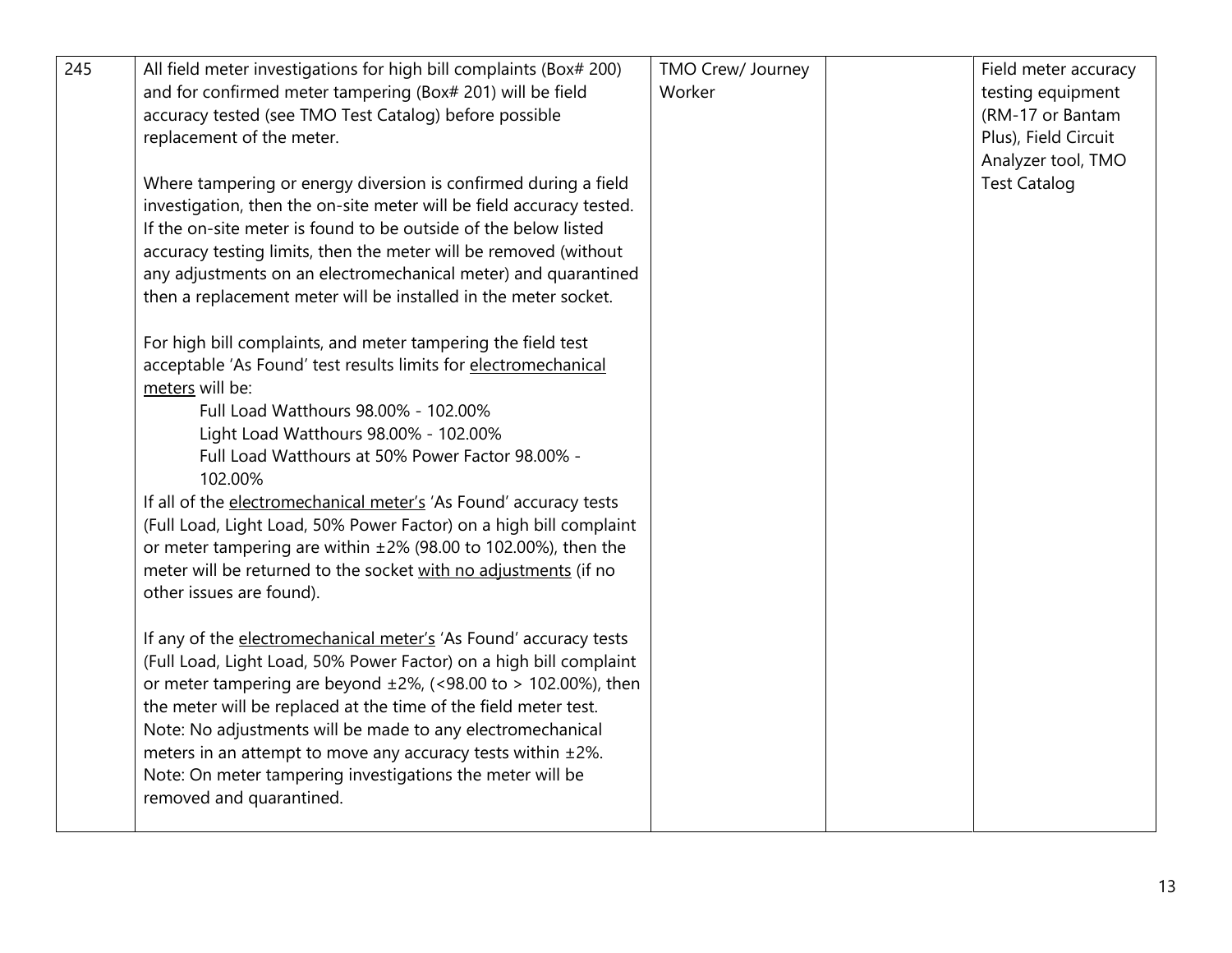| For high bill complaints and meter tampering, the field test            |  |  |
|-------------------------------------------------------------------------|--|--|
| acceptable 'As Left" test results for solid state meters are:           |  |  |
| Full Load Watts 99.00 - 101.00 %                                        |  |  |
| Light Load Watts 99.00 - 101.00 %                                       |  |  |
| Full Load Watthours at 50% Power Factor 99.00 - 101.00 %                |  |  |
|                                                                         |  |  |
| If all of the solid state meter's 'As Found' accuracy tests (Full Load, |  |  |
| Light Load, 50% Power Factor) on a high bill complaint or meter         |  |  |
| tampering are within $\pm 1\%$ (99.00 to 101.00%), then the meter will  |  |  |
| be returned to the socket. (if no other issues are found).              |  |  |
|                                                                         |  |  |
| If any of the solid state meter's 'As Found' accuracy tests (Full       |  |  |
| Load, Light Load, 50% Power Factor) on a high bill complaint or         |  |  |
| meter tampering are beyond $\pm 1\%$ , (<99.00 to > 101.00%), then      |  |  |
| the meter will be replaced at the time of the field meter test.         |  |  |
| Note: On meter tampering investigations the meter will be               |  |  |
| removed and quarantined.                                                |  |  |
|                                                                         |  |  |
| Additionally, if the solid state meter's test accuracy on a high bill   |  |  |
| complaint or meter tampering is beyond $\pm$ .5% up to $\pm$ 1%         |  |  |
| (99.50% down to 99.00 or 100.50 up to 101.00%), then the meter          |  |  |
| will be set for replacement after resolution of the high bill           |  |  |
| complaint or the end of the meter tampering investigation.              |  |  |
| The future meter replacement will need to be scheduled for a            |  |  |
| date that coincides with final resolution of the high bill complaint    |  |  |
| or the end of the meter tampering investigation process.                |  |  |
| Also, some field meter investigations for high bill complaints and      |  |  |
| meter tampering where the meter is an instrument rated meter            |  |  |
| will at times require the use of a field circuit analyzer tool. On a    |  |  |
| high bill complaint to fully investigate the possibility of a high bill |  |  |
| being caused by a problem or an issue with the instrument               |  |  |
| transformers and possible wiring issues the circuit analyzer will be    |  |  |
| used to identify these problems.                                        |  |  |
|                                                                         |  |  |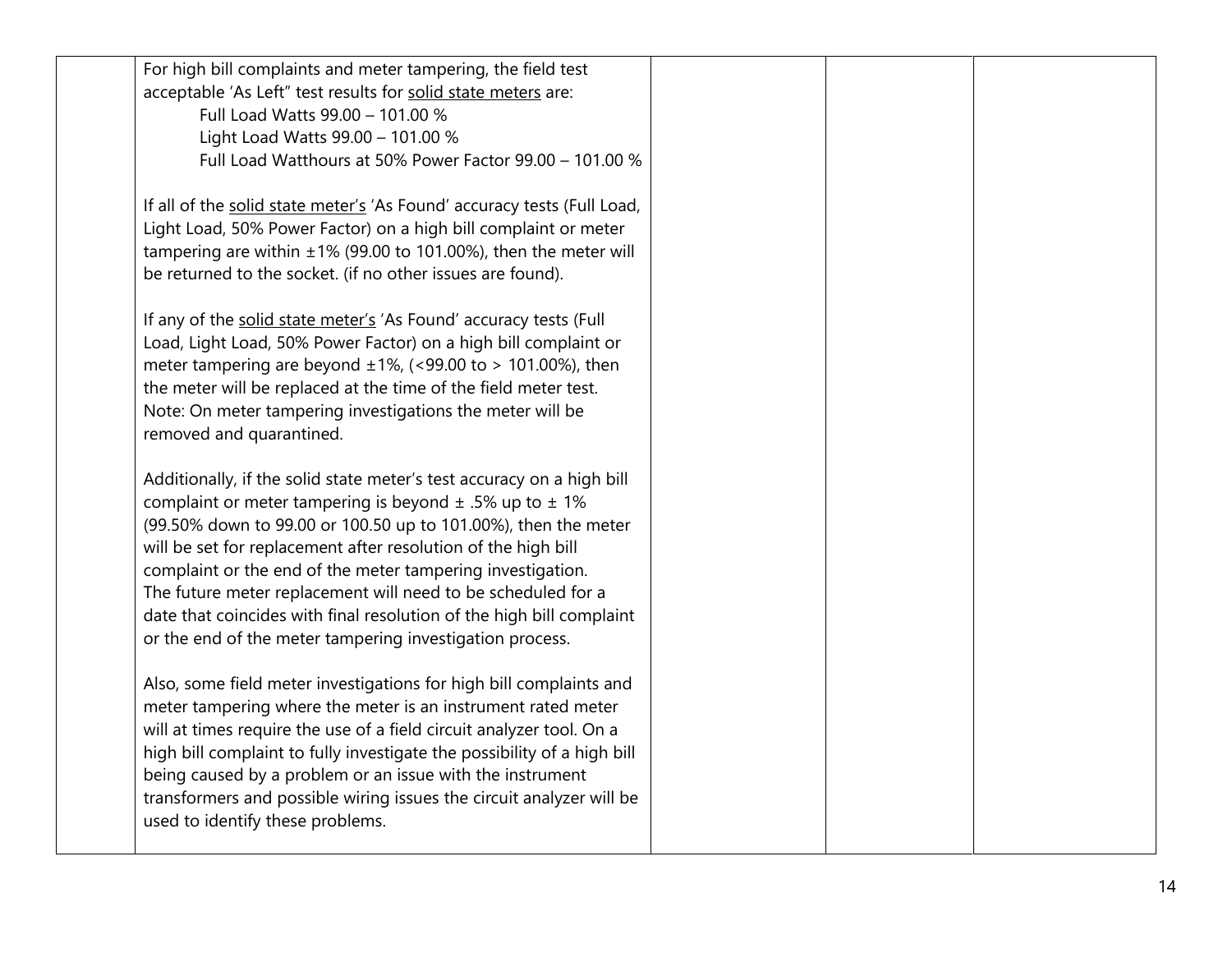| Activity | Action                                                                                                                                                                                                                                                                       | Actor                       | System or | Resources needed               |
|----------|------------------------------------------------------------------------------------------------------------------------------------------------------------------------------------------------------------------------------------------------------------------------------|-----------------------------|-----------|--------------------------------|
| Number   |                                                                                                                                                                                                                                                                              |                             | Manual    | Implement                      |
|          | The circuit analyzer equipment will also be used when a meter<br>tampering investigation is being done on an instrument rated<br>meter where the customer may have diverted current or energy at<br>the metering instrument transformers or related electrical<br>equipment. |                             |           |                                |
| 250      | If the meter passes proceed to activity ID#255. If the meter does<br>not pass proceed to activity ID#260.                                                                                                                                                                    | TMO Crew/ Journey<br>Worker |           |                                |
| 255      | If the meter is an advanced meter proceed to activity ID#265. If<br>the meter is not an advanced meter proceed to activity ID#260.                                                                                                                                           | TMO Crew/ Journey<br>Worker |           |                                |
| 265      | Return the meter to the meter socket. Meters tested for<br>tampering that remain in the field will be secured in the meter<br>base with high security measures.                                                                                                              | TMO Crew/ Journey<br>Worker |           | High security meter<br>sealing |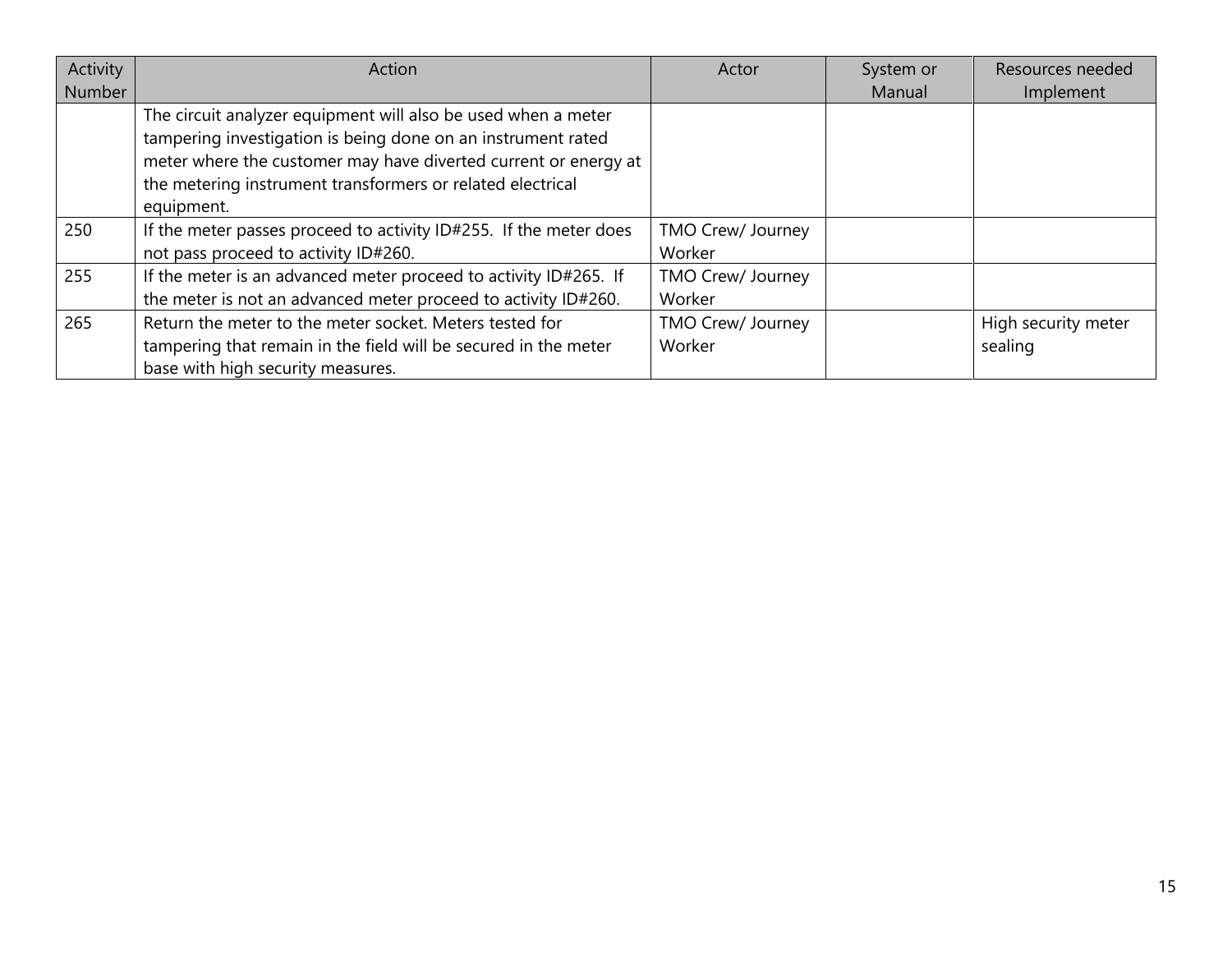| Activity<br>Number | Action                                                                                                                                                                                                                                                                                                                                                                                                                                                                                                                                                                                                                                                                                                                                                                                                                                                                                                                                                                                                                                                                                              | Actor                       | System or<br>Manual | Resources needed<br>Implement |
|--------------------|-----------------------------------------------------------------------------------------------------------------------------------------------------------------------------------------------------------------------------------------------------------------------------------------------------------------------------------------------------------------------------------------------------------------------------------------------------------------------------------------------------------------------------------------------------------------------------------------------------------------------------------------------------------------------------------------------------------------------------------------------------------------------------------------------------------------------------------------------------------------------------------------------------------------------------------------------------------------------------------------------------------------------------------------------------------------------------------------------------|-----------------------------|---------------------|-------------------------------|
| 260                | Meters on high bill complaints (Box 200) that fail the field 'As<br>Found' accuracy test results limits will be replaced. This will cover<br>both electromechanical and solid-state meters.<br>When a meter that is tested during a tampering or energy<br>diversion field investigation (Box 201) and the on-site meter is<br>found to be outside of the required accuracy 'As Found' testing<br>limits, then the meter will be removed and quarantined and a<br>replacement meter will be installed in the meter socket.<br>Damaged meters found as part of a trouble call (Box 203) will be<br>replaced without a meter test.<br>Field meter inspections for meters with suspect problems (Box<br>202) will be field accuracy tested and then all these meter will be<br>replaced.<br>Because L+G has the responsibility of troubleshooting all network<br>communication issues, then any field meter investigation order<br>that is given to a Meter Electrician for meter communication<br>failures (Box 104) will be field accuracy tested and then become<br>an automatic meter replacement. | TMO Crew/ Journey<br>Worker | Manual              |                               |
|                    | Important Note: In cases where a L+G AMI meter is removed for<br>replacement (other than trouble call damage), the removed<br>meter's warranty status (61 months from build date) will be<br>reviewed at the Cutout Bench and when appropriate the meter<br>will be RMA'd to L+G.<br>Important Note: Tracking of all L+G AMI meter failures (by type<br>or cause) will be documented by the City Light Meter Engineer<br>(with the assistance of the Meter Shop Crew Chief) to provide<br>evidence to L+G regarding early failure trends in their meters.                                                                                                                                                                                                                                                                                                                                                                                                                                                                                                                                           |                             |                     |                               |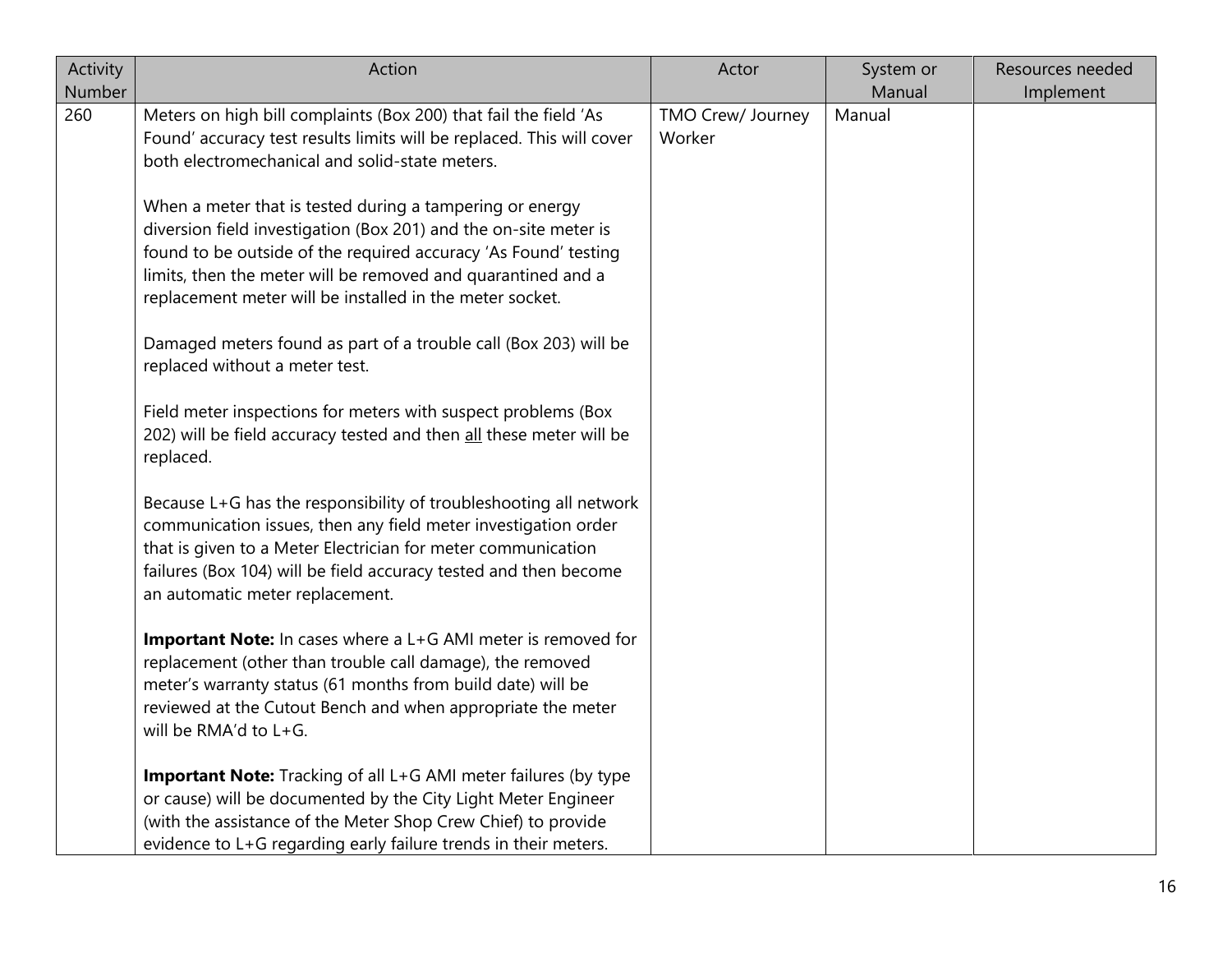| Activity<br>Number | Action                                                                                                                                                                                                                                                                                                                                                                                                                                                                        | Actor                                            | System or<br>Manual   | Resources needed<br>Implement                                                         |
|--------------------|-------------------------------------------------------------------------------------------------------------------------------------------------------------------------------------------------------------------------------------------------------------------------------------------------------------------------------------------------------------------------------------------------------------------------------------------------------------------------------|--------------------------------------------------|-----------------------|---------------------------------------------------------------------------------------|
| 225                | Review meter information if systems (Command Center, MDM<br>and CCB)                                                                                                                                                                                                                                                                                                                                                                                                          | TMO Crew/ Journey<br>Worker                      |                       | Command Center,<br>MDM, and CCB                                                       |
| 230                | If the issue is resolved proceed to activity ID#220. If the issue was<br>not resolved proceed to activity ID#260.                                                                                                                                                                                                                                                                                                                                                             |                                                  |                       |                                                                                       |
| 235                | Review meter information if systems (Command Center, MDM<br>and CCB)                                                                                                                                                                                                                                                                                                                                                                                                          | TMO Crew/ Journey<br>Worker                      |                       | Command Center,<br>MDM, and CCB                                                       |
| 240                | If the issue is resolved proceed to activity ID#220. If the issue was<br>not resolved proceed to activity ID#270.                                                                                                                                                                                                                                                                                                                                                             |                                                  |                       |                                                                                       |
| 270                | A specially trained field Meter Electrician along with a L+G Radio<br>Technician will visit the meter room where the meters are not<br>communicating. They will try to establish radio communications<br>with Command Center using the IWR and RadioShop field<br>communications troubleshooting tools. If they are unable to<br>communicate Command Center, they will perform and meter<br>room fix-up.<br>Note: the actual field process used for the above described meter | Meter Electrician<br>and L+G Radio<br>Technician | Manual and<br>Virtual | L+G field<br>communication<br>troubleshooting<br>equipment (the IWR<br>and RadioShop. |
|                    | room fix-ups is in the planning stages at the time of the creation<br>of this document and will require documentation once this<br>process is in place.                                                                                                                                                                                                                                                                                                                       |                                                  |                       |                                                                                       |
|                    | A second scenario of GridStream network and Command Center<br>to meter communication failure which will require a field<br>investigation and meter communication fix-up will be completed<br>by all (trained) field Meter Electricians. This scenario will most<br>likely be caused when the non-communicating meter is enclosed                                                                                                                                              |                                                  |                       |                                                                                       |
|                    | inside of the customer service entrance equipment metal cabinet.                                                                                                                                                                                                                                                                                                                                                                                                              |                                                  |                       |                                                                                       |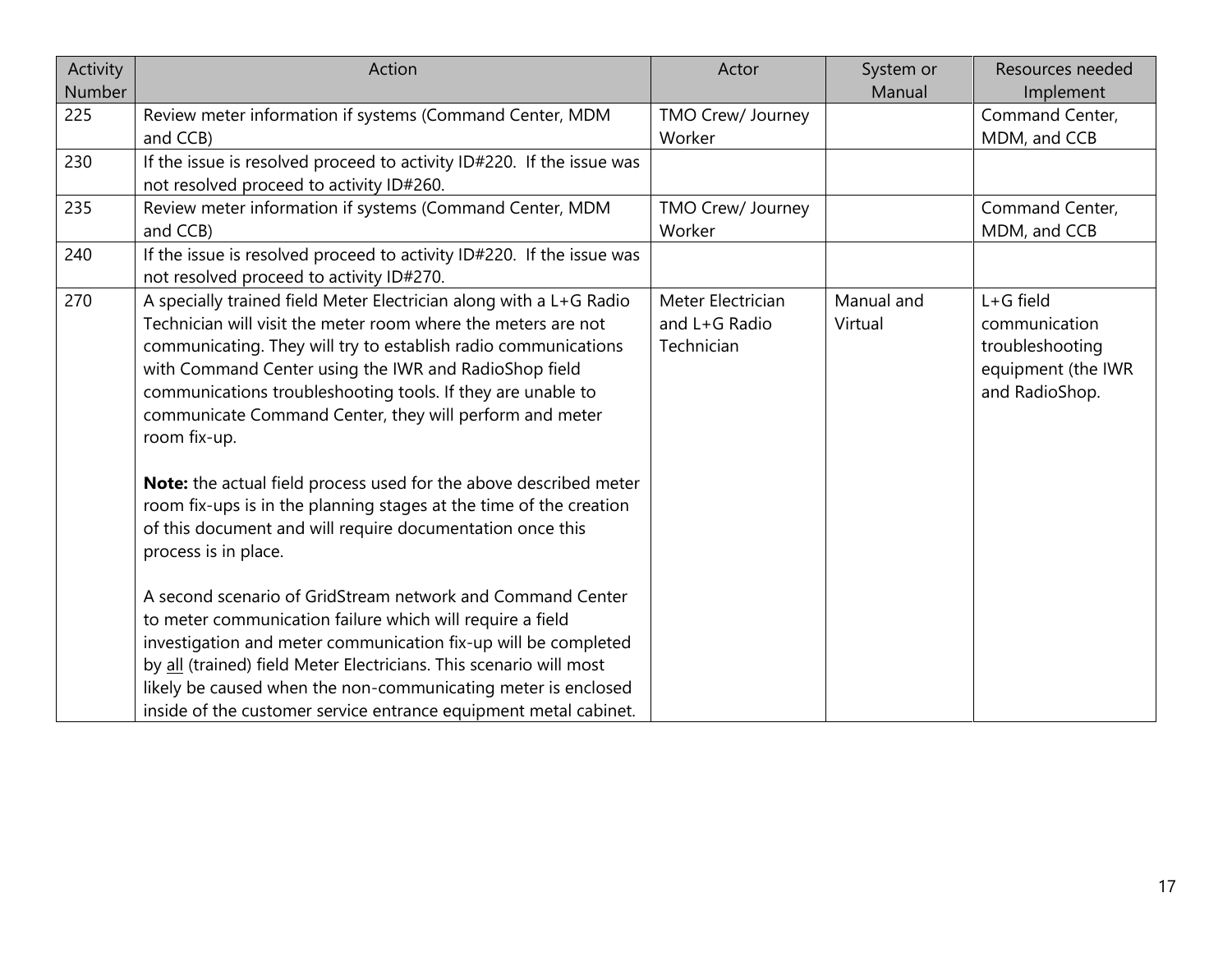| Activity      | Action                                                                | Actor             | System or  | Resources needed    |
|---------------|-----------------------------------------------------------------------|-------------------|------------|---------------------|
| <b>Number</b> |                                                                       |                   | Manual     | Implement           |
| 275           | When communications cannot be established in a meter room             | TMO Crew/ Journey | Manual and | $L + G$ field       |
|               | then a meter room fix-up will be completed which will make it so      | Worker            | Virtual    | communication       |
|               | all meters in the meter room can communicate with the                 |                   |            | troubleshooting     |
|               | GridStream network equipment.                                         |                   |            | equipment (the IWR  |
|               |                                                                       |                   |            | and RadioShop along |
|               | Note: the actual field process used for the above described meter     |                   |            | with Endpoint Test  |
|               | room fix-ups is in the planning stages at the time of the creation    |                   |            | Manager (L+G only)  |
|               | of this document and will require documentation once this             |                   |            | software products). |
|               | process is in place.                                                  |                   |            |                     |
|               |                                                                       |                   |            |                     |
|               | When a non-communicating meter is enclosed inside of the              |                   |            |                     |
|               | customer's service entrance equipment metal cabinet and the           |                   |            |                     |
|               | meter radio signal is not able to get out. In these situations, the   |                   |            |                     |
|               | field Meter Electrician will install an external antenna to provide a |                   |            |                     |
|               | path for the meter radio to communicate with GridStream. Each         |                   |            |                     |
|               | field Meter Electrician will have training to do these types          |                   |            |                     |
|               | individual meter communication fix-ups.                               |                   |            |                     |